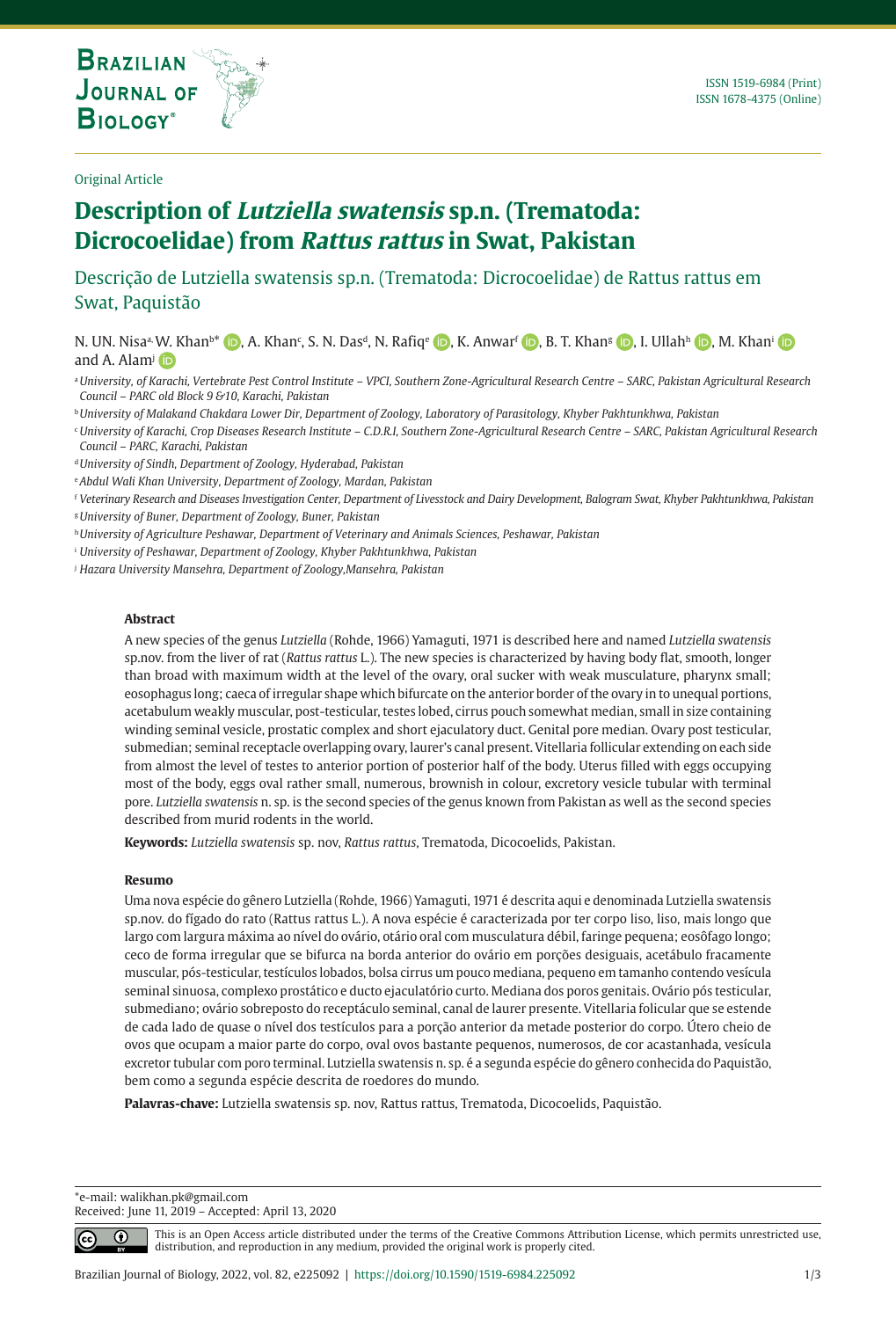# **1. Introduction**

Rats are capable to harbor various pathogens, among which certain species of zoonotic parasites are included. A long-term detection of parasite fauna of rats has sporadically been carried out in Pakistan (Farooq and Yousaf, 1986; Mehrunnisa and Shimi, 1986; Shafi et al., 1986; Shafi et al., 1982; Noor Un Nisa et al., 2013; Khan et al., 2021). Similar studies have also been conducted outside Pakistan as Chaisiri et al. (2009); Milazzoc et al. (2010); Kifune et al. (2001); Namue and Wangsawad (2011); Tenora et al. (1983);Wiroreno et al. (1987). Abundance of these vertebrate pests is of great importance as regards public health issue. The present paper is focused on a digenean trematode *Lutziella swatensis* sp.nov. obtained during a two years study on rats over the decades in the country. Herein we describe this occurrence in *Rattus rattus* pest of agricultural importance in the region with specific note on its morphological description. This is the dicrocoelidean flatworm, can infect human through consumption of infected murine food items, and has never been observed in Pakistan.

Species of the genus *Lutziella* (Rohde, 1966) Yamaguti, 1971 are parasites of bats and small mammals including rodents. However the taxonomy and distribution of these trematodes are poorly studied in the world and only one species of this genus, *Lutziella (lutztrema) microacetabularae* (Un-Nisa et al., 2013) has been reported from rats, *Rattus rattus* of Swat, Khyber Pakhtunkhwa, Pakistan. The helminth fauna of Swat district, Pakistan has not been studied in detail, a survey was conducted in March 2011 to 2013 record the helminth parasites of Rat (*Rattus rattus* L.). During this study ten trematodes belonging to the genus *Lutziella* (Rohde, 1966) Yamaguti, 1971 were recorded which are being described in detail.

As part of long term study of the helminth parasites of rats, *R.rattus* have been collected regularly, from different agricultural fields of district Swat, Khyber Pakhtunkhwa, Pakistan. These materials were utilized to prepare the final description of *Lutziella* given in the result section. Comparisons between the species of *Lutziella* together with the present study have allowed an analysis of the variability in morphology and morphometric between populations of worms. In present study we compared *Lutziella microacetabularae* from Swat, Pakistan and *Eurytrema pancreaticum* from Java with the specimens of the present study in order to characterize the specimens. It is cleared from the literature that species of the genus *Lutziella* having limited biogeography.

# **2. Materials and Methods**

Two hundred and sixty nine rats (*Rattus rattus* L.1758) were captured from different agricultural fields of district Swat, Pakistan and brought to Vertebrate Pest Control Institute, Southern Agricultural Research Centre, Karachi. The rats were anesthetized with chloroform in a vacuum chamber and dissected for the presence of helminth parasites. During the examination ten trematodes belonging to the genus *Lutziella* Rohde 1966 were recovered from the

gall bladder of the hosts. Trematodes collected from the gall-bladder were washed in physiological saline, fixed in hot 4% formalin and then stored in 70% ethanol. For light microscopy, trematodes were cleared in lactophenol. Specimens were fixed in FAA solution under slight cover glass pressure, stained in Mayer's carmalum, dehydrated in graded series of ethanol, cleared in clove oil and xylol and mounted in Canada balsam. All measurements are expressed in millimeters unless otherwise stated, and were made as illustrated in Figures 1-2. Drawings were made with a Bausch and Lomb tri-simplex projector. Specimens are in the possession of the first author.

#### **3. Results**

*Lutziella swatensis* sp.nov. (Figures 1-2) Type host: *Rattus rattus* (L. 1758), Rodentia: Muridae Type locality: Rice fields, Swat, Pakistan Site of infection: Liver No. of specimens recovered: 10 from a single host No. of hosts examined: 269 Prevalence of infection: 3.71%

Etymology: The specific name refers to the municipality of the type locality

## *3.1. Description (based on whole mounts of 10 specimens)*

Body flat, smooth, longer than broad measuring 2.68-4.52 (3.08±0.61), maximum width at the level of the ovary  $1.68 - 2.60$  ( $2.09 \pm 0.31$ ); Oral sucker with weak musculature measuring 0.12 - 0.32 (0.20±0.06) by 0.12- 0.28 (0.20±0.048); pharynx small measuring 0.08-0.16  $(0.12\pm0.02)$  by 0.08 - 0.12  $(0.11\pm0.01)$ . Eosophagus long measuring 0.12-0.45 (0.28±0.1) by 0.075-0.15 (0.11±0.01). Caeca of irregular shape which bifurcate a little anterior of the ovary in to unequal portions. Acetabulum weakly muscular measuring 0.40-0.68 (0.53±0.01) by 0.33-0.45



**Figure 1-2.** *Lutziella swatensis* n.sp. holotype, Photomicrographs. (1) *Lutziella swatensis* entire specimen; (2) Embryonated eggs enlarged. Note: Entire specimens were measured in millimeter and the eggs were measured in micrometer.